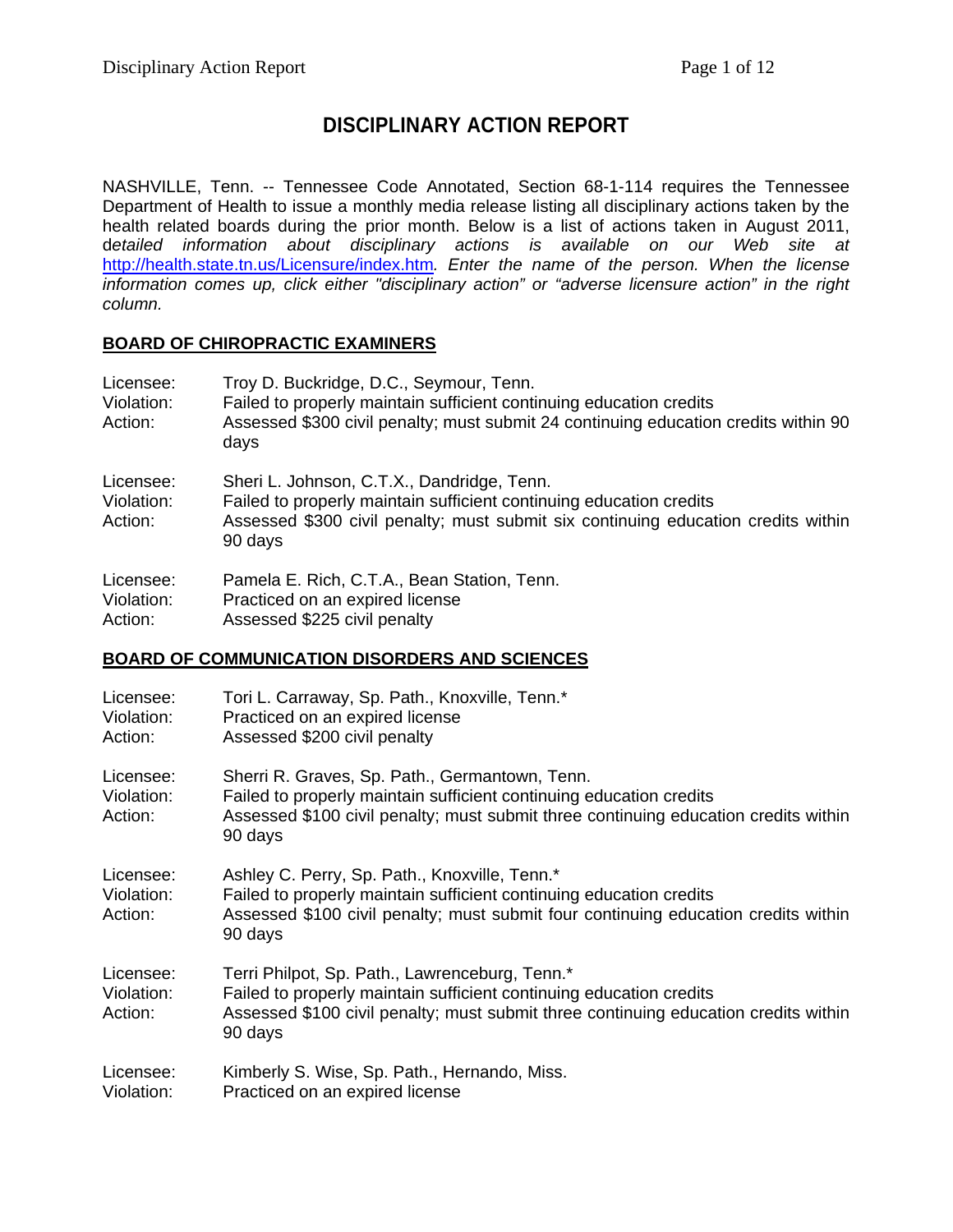Action: Assessed \$400 civil penalty

*\*These practitioner was disciplined on May 17, 2011* 

## **BOARD OF MASSAGE LICENSURE**

| Licensee:<br>Violation:<br>Action: | Lisa M. Anschuetz, L.M.T., Clarksville, Tenn.<br>Failed to maintain sufficient continuing education credits<br>Assessed \$775 civil penalty; must submit 31 continuing education credits before<br>the end of the current two year continuing education period              |
|------------------------------------|-----------------------------------------------------------------------------------------------------------------------------------------------------------------------------------------------------------------------------------------------------------------------------|
| Licensee:<br>Violation:<br>Action: | Toi L. Bonner, L.M.T., Brentwood, Tenn.<br>Failed to maintain sufficient continuing education credits<br>Assessed \$775 civil penalty; must submit 31 continuing education credits before<br>the end of the current two year continuing education period                    |
| Licensee:<br>Violation:<br>Action: | Kerri L. Evans-Powell, L.M.T., Nashville, Tenn.<br>Failed to maintain sufficient continuing education credits<br>Assessed \$250 civil penalty; must submit eight continuing education credits before<br>the end of the current two year continuing education period         |
| Licensee:<br>Violation:<br>Action: | La Bella E. Famosa, Massage Establishment, Franklin, Tenn.<br>Practiced on an expired license<br>Assessed \$300 civil penalty                                                                                                                                               |
| Licensee:<br>Violation:<br>Action: | Cheryl A. Garrigan, L.M.T., Goodlettsville, Tenn.<br>Failed to have establishment license<br>Assessed \$200 civil penalty; must submit two continuing education credits                                                                                                     |
| Licensee:<br>Violation:<br>Action: | Carrie A. Grundt, L.M.T., Knoxville, Tenn.<br>Failed to maintain sufficient continuing education credits<br>Assessed \$775 civil penalty; must submit 31 continuing education credits before<br>the end of the current two year continuing education period                 |
| Licensee:<br>Violation:<br>Action: | Rebecca L. (Hastings) Robinson, L.M.T., Springfield, Tenn.<br>Failed to maintain sufficient continuing education credits<br>Assessed \$525 civil penalty; must submit 21 continuing education credits before<br>the end of the current two year continuing education period |
| Licensee:<br>Violation:<br>Action: | Margrett R. Heilman, L.M.T., Maryville, Tenn.<br>Failed to maintain sufficient continuing education credits<br>Assessed \$775 civil penalty; must submit 31 continuing education credits before<br>the end of the current two year continuing education period              |
| Licensee:<br>Violation:<br>Action: | Hixson Spine Center of Chattanooga, Inc., Hixson, Tenn.<br>Practiced on an expired license<br>Assessed \$100 civil penalty                                                                                                                                                  |
| Licensee:<br>Violation:<br>Action: | Ashley M. Howell, L.M.T., Chattanooga, Tenn.<br>Failed to maintain sufficient continuing education credits<br>Assessed \$200 civil penalty; must submit eight continuing education credits before                                                                           |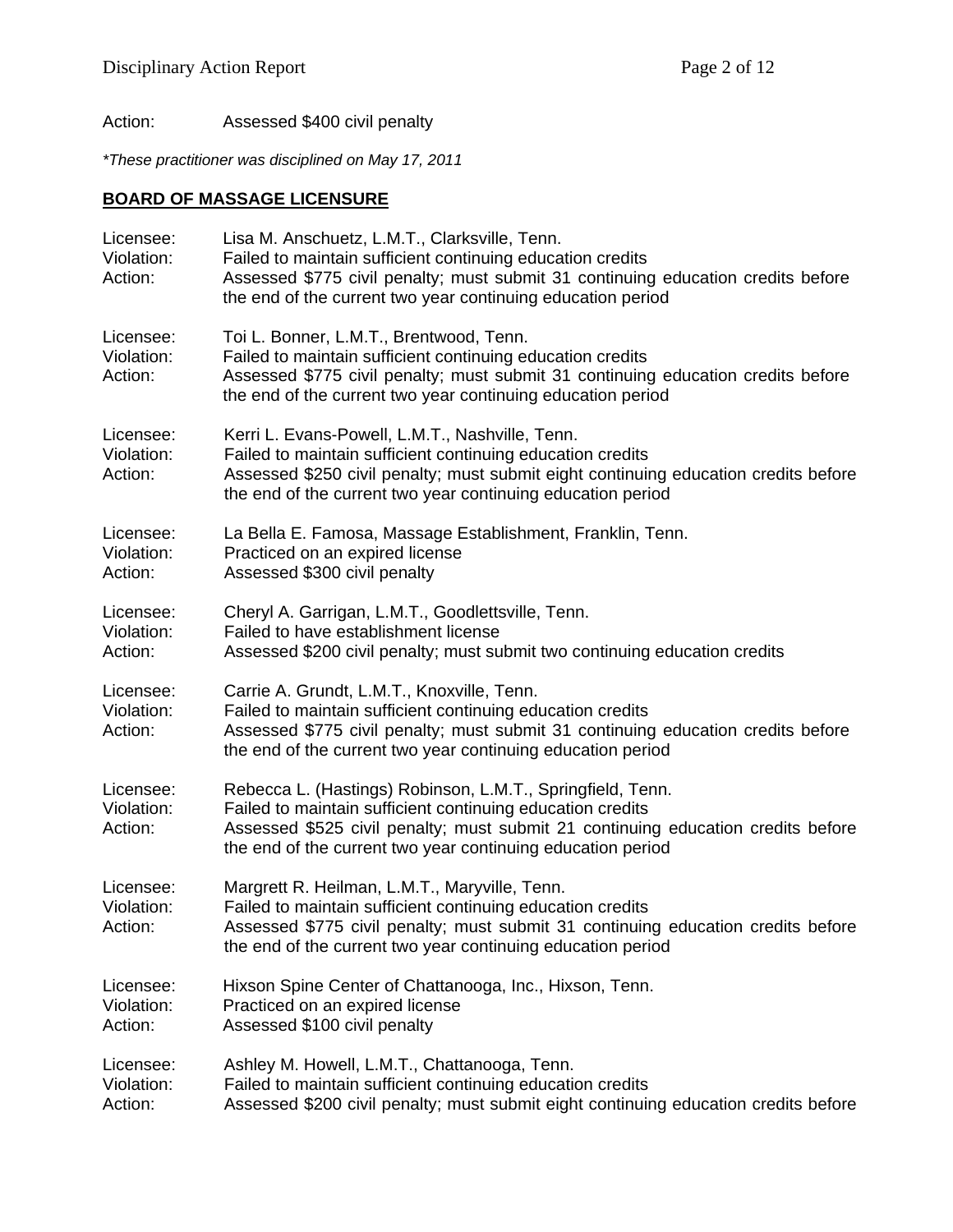|                                    | the end of the current two year continuing education period                                                                                                                                                                                                                  |
|------------------------------------|------------------------------------------------------------------------------------------------------------------------------------------------------------------------------------------------------------------------------------------------------------------------------|
| Licensee:<br>Violation:<br>Action: | Amanda R. Humberd, L.M.T., Gray, Tenn.<br>Failed to properly maintain sufficient continuing education credits<br>Assessed \$775 civil penalty; must submit 31 continuing education credits before<br>the end of the current two year continuing education period             |
| Licensee:<br>Violation:<br>Action: | Scott K. Isaacs, L.M.T., Nashville, Tenn.<br>Failed to properly maintain sufficient continuing education credits<br>Assessed \$775 civil penalty; must submit 31 continuing education credits before<br>the end of the current two year continuing education period          |
| Licensee:<br>Violation:<br>Action: | Hannah S. Jennings, L.M.T., Bulls Gap, Tenn.<br>Failed to properly maintain sufficient continuing education credits<br>Assessed \$775 civil penalty; must submit 31 continuing education credits before the<br>end of the current two year continuing education period       |
| Licensee:<br>Violation:<br>Action: | Amber M. Martin, L.M.T., Clarksville, Tenn.<br>Failed to properly maintain sufficient continuing education credits<br>Assessed \$775 civil penalty; must submit 31 continuing education credits before the<br>end of the current two year continuing education period        |
| Licensee:<br>Violation:<br>Action: | John R. Montgomery, L.M.T., Johnson City, Tenn.<br>Failed to properly maintain sufficient continuing education credits<br>Assessed \$775 civil penalty; must submit 31 continuing education credits before<br>the end of the current two year continuing education period    |
| Licensee:<br>Violation:<br>Action: | Emily P. Moore, L.M.T., Bristol, Va.<br>Failed to properly maintain sufficient continuing education credits<br>Assessed \$775 civil penalty; must submit 31 continuing education credits before the<br>end of the current two year continuing education period               |
| Licensee:<br>Violation:<br>Action: | Bruce R. Peterson, L.M.T., McKenzie, Tenn.<br>Failed to properly maintain sufficient continuing education credits<br>Assessed \$200 civil penalty; must submit eight continuing education credits before<br>the end of the current two year continuing education period      |
| Licensee:<br>Violation:<br>Action: | Christopher L. Sanford, L.M.T., Chattanooga, Tenn.<br>Failed to properly maintain sufficient continuing education credits<br>Assessed \$775 civil penalty; must submit 31 continuing education credits before the<br>end of the current two year continuing education period |
| Licensee:<br>Violation:<br>Action: | Christina N. Shaffer, L.M.T., Ooltewah, Tenn.<br>Failed to properly maintain sufficient continuing education credits<br>Assessed \$775 civil penalty; must submit 31 continuing education credits before the<br>end of the current two year continuing education period      |
| Licensee:                          | Benjamin H. Smith, L.M.T., Spring Hill, Tenn.                                                                                                                                                                                                                                |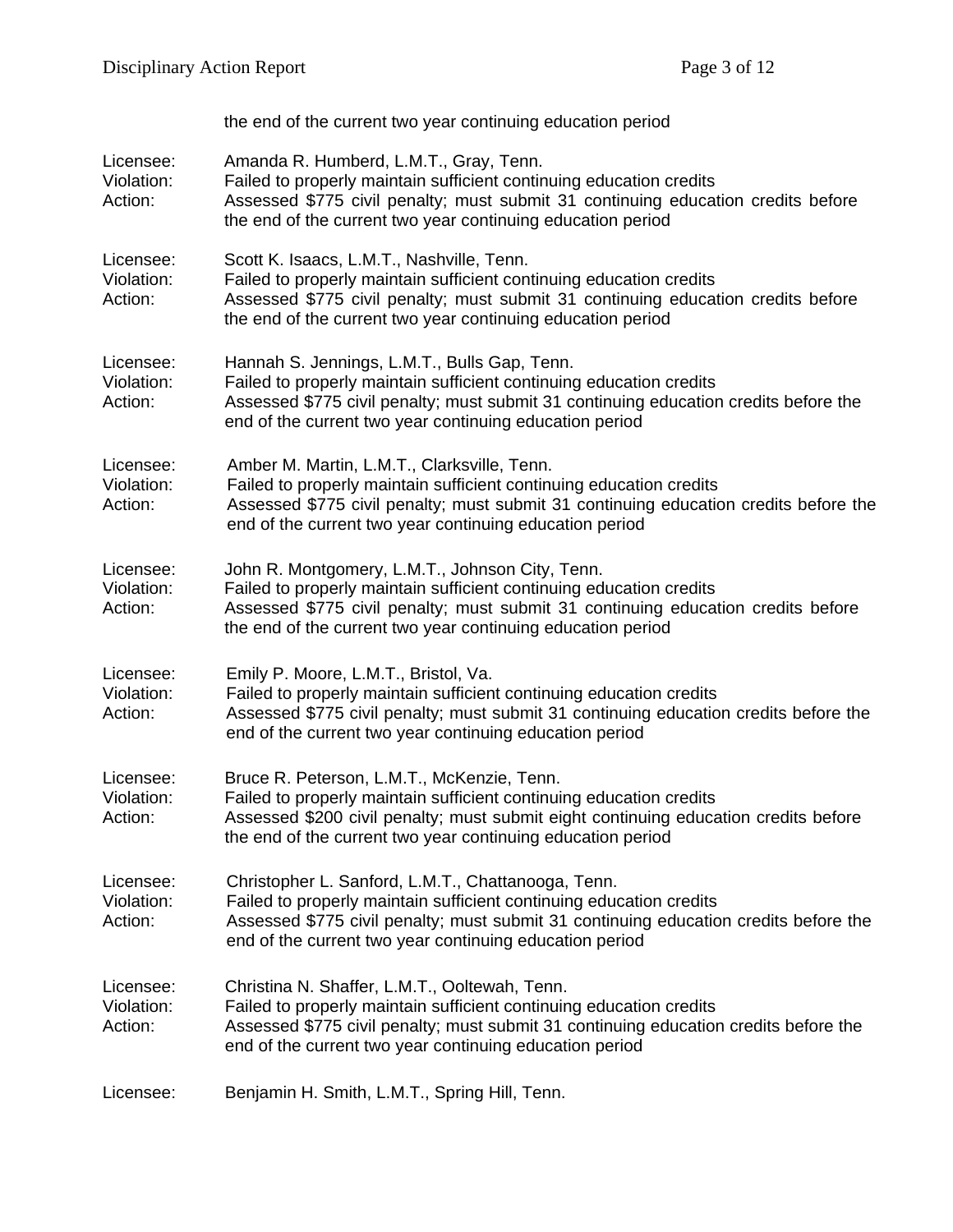| Violation:<br>Action:              | Failed to properly maintain sufficient continuing education credits<br>Assessed \$775 civil penalty; must submit 31 continuing education credits before the<br>end of the current two year continuing education period                                                   |
|------------------------------------|--------------------------------------------------------------------------------------------------------------------------------------------------------------------------------------------------------------------------------------------------------------------------|
| Licensee:<br>Violation:<br>Action: | Jacqueline K. Smith, L.M.T., Soddy Daisy, Tenn.<br>Practiced on an expired license<br>Assessed \$400 civil penalty                                                                                                                                                       |
| Licensee:<br>Violation:<br>Action: | M. Jonmarie Stanley, L.M.T., Whiteville, Tenn.<br>Failed to properly maintain sufficient continuing education credits<br>Assessed \$775 civil penalty; must submit 31 continuing education credits before<br>the end of the current two year continuing education period |
| Licensee:<br>Violation:<br>Action: | Vicky A. Winfrey, L.M.T., Dover, Tenn.<br>Failed to properly maintain sufficient continuing education credits<br>Assessed \$775 civil penalty; must submit 31 continuing education credits before<br>the end of the current two year continuing education period         |

## **BOARD OF MEDICAL EXAMINERS**

| Licensee:<br>Violation:<br>Action: | Anthony, L. Armstrong, M.D., Corinth, Miss.**<br>Failed to properly maintain sufficient continuing education credits<br>Assessed \$600 civil penalty; must submit ten continuing education credits within<br>180 days and an additional ten within two years<br>** This practitioner was disciplined on July 19, 2011                                                                     |
|------------------------------------|-------------------------------------------------------------------------------------------------------------------------------------------------------------------------------------------------------------------------------------------------------------------------------------------------------------------------------------------------------------------------------------------|
| Licensee:<br>Violation:<br>Action: | Benjamin F. Booker III, M.D., Franklin, Tenn.**<br>Indicted for unlawful distribution of controlled substances<br>License suspended; must meet certain terms and conditions<br>*** This practitioner was disciplined on May 24, 2011                                                                                                                                                      |
| Licensee:<br>Violation:<br>Action: | Jada Cousar, X-ray Op., Covington, Tenn.<br>Habitual intoxication or personal misuse of any drugs or the use of intoxicating,<br>liquors, narcotics, controlled substances, or other drugs or stimulants in such a<br>manner as to adversely affect the person's ability to practice medicine<br>Must maintain the advocacy of the Tennessee Medical Foundation for one to three<br>years |
| Licensee:<br>Violation:            | Rene DelValle, M.D., McMinnville, Tenn.****<br>Dispensing prescribing or otherwise distributing any controlled substance or other<br>drug to any person in violation of any law of the state or of the United States;<br>inappropriate treatment or treatment of family members in non-emergency settings                                                                                 |
| Action:                            | License placed on probation for no less than two years; never to operate, own, or<br>in any way supervise another weight loss practice as long as he holds a<br>Tennessee medical license; assessed costs<br>****This practitioner was disciplined on July 20, 2011                                                                                                                       |

Licensee: James V. Ellis, M.D., Germantown, Tenn. Violation: Habitual intoxication or personal misuse of any drugs or the use of intoxicating, liquors, narcotics, controlled substances, or other drugs or stimulants in such a manner as to adversely affect the person's ability to practice medicine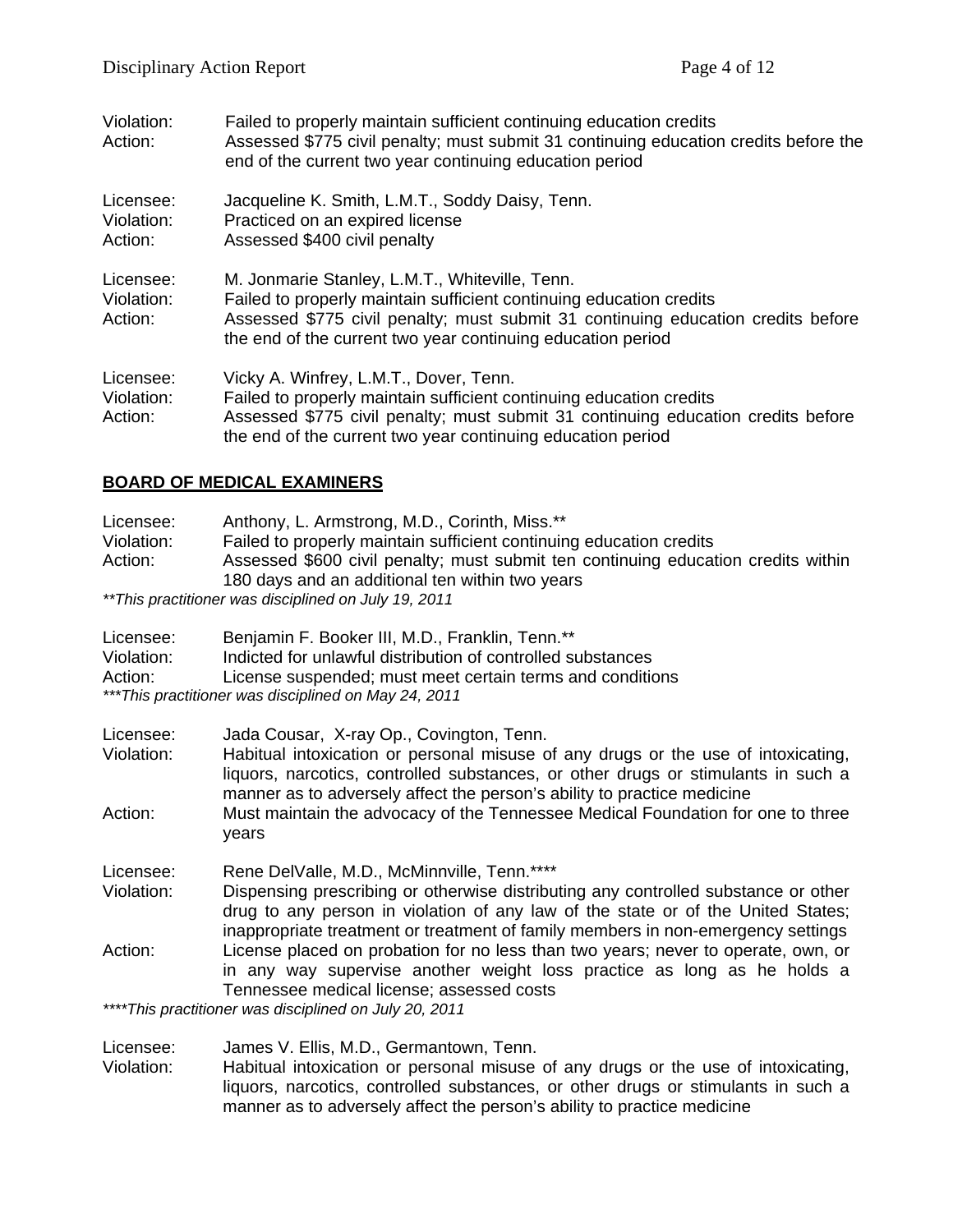- Action: Must maintain the advocacy of the Tennessee Medical Foundation for no less than 10 years
- Licensee: Ira Fleming, X-ray Op., Nashville, Tenn.
- Violation: Habitual intoxication or personal misuse of any drugs or the use of intoxicating, liquors, narcotics, controlled substances, or other drugs or stimulants in such a manner as to adversely affect the person's ability to practice medicine
- Action: Must maintain the advocacy of the Tennessee Medical Foundation for one to three years
- Licensee: Tracy H. Goen, M.D., Bristol, Tenn.
- Violation: Habitual intoxication or personal misuse of any drugs or the use of intoxicating, liquors, narcotics, controlled substances, or other drugs or stimulants in such a manner as to adversely affect the person's ability to practice medicine; action taken in another state
- Action: License restricted for use in practice in one year fellowship program; must meet certain terms and conditions
- Licensee: Damian M. McGovern, M.D., Nashville, Tenn.
- Violation: Habitual intoxication or personal misuse of any drugs or the use of intoxicating, liquors, narcotics, controlled substances, or other drugs or stimulants in such a manner as to adversely affect the person's ability to practice medicine
- Action: Must maintain the advocacy of the Tennessee Medical Foundation for no less than five years

| Licensee:  | Larry E. Perry, M.D., Oneida, Tenn.                  |
|------------|------------------------------------------------------|
| Violation: | Inappropriate sexual misconduct with female patients |
|            |                                                      |

#### Action: License suspended; must meet certain terms and conditions; assessed costs

## **BOARD OF NURSING**

| Licensee:<br>Violation: | Stephanie C. Anderson, L.P.N., Franklin, Tenn.<br>Unprofessional conduct; violated the confidentiality of information or knowledge<br>concerning the patient, except when required to do so by a court of law |
|-------------------------|---------------------------------------------------------------------------------------------------------------------------------------------------------------------------------------------------------------|
| Action:                 | License placed on probation for no less than one year; must meet certain terms<br>and conditions; assessed costs                                                                                              |
| Licensee:               | Shannon Arrick aka Shannon Hickerson, R.N., Hillsboro, Tenn.                                                                                                                                                  |
| Violation:              | Being under the influence if alcoholic beverages, or under the influence of drugs<br>which impair judgment while in duty in any health care facility, school, institution or<br>other work place location     |
| Action:                 | License suspended; must meet certain terms and conditions                                                                                                                                                     |
| Licensee:<br>Violation: | Charles T. Brashier, A.P.N., R.N., Clifton, Tenn.<br>Violation of board order                                                                                                                                 |
| Action:                 | License revoked; assessed \$1,000 civil penalty, plus costs                                                                                                                                                   |
| Licensee:               | Joyce W. Chadwick, R.N., Knoxville, Tenn.                                                                                                                                                                     |
| Violation:              | Failed to pay student loan                                                                                                                                                                                    |
| Action:                 | License suspended                                                                                                                                                                                             |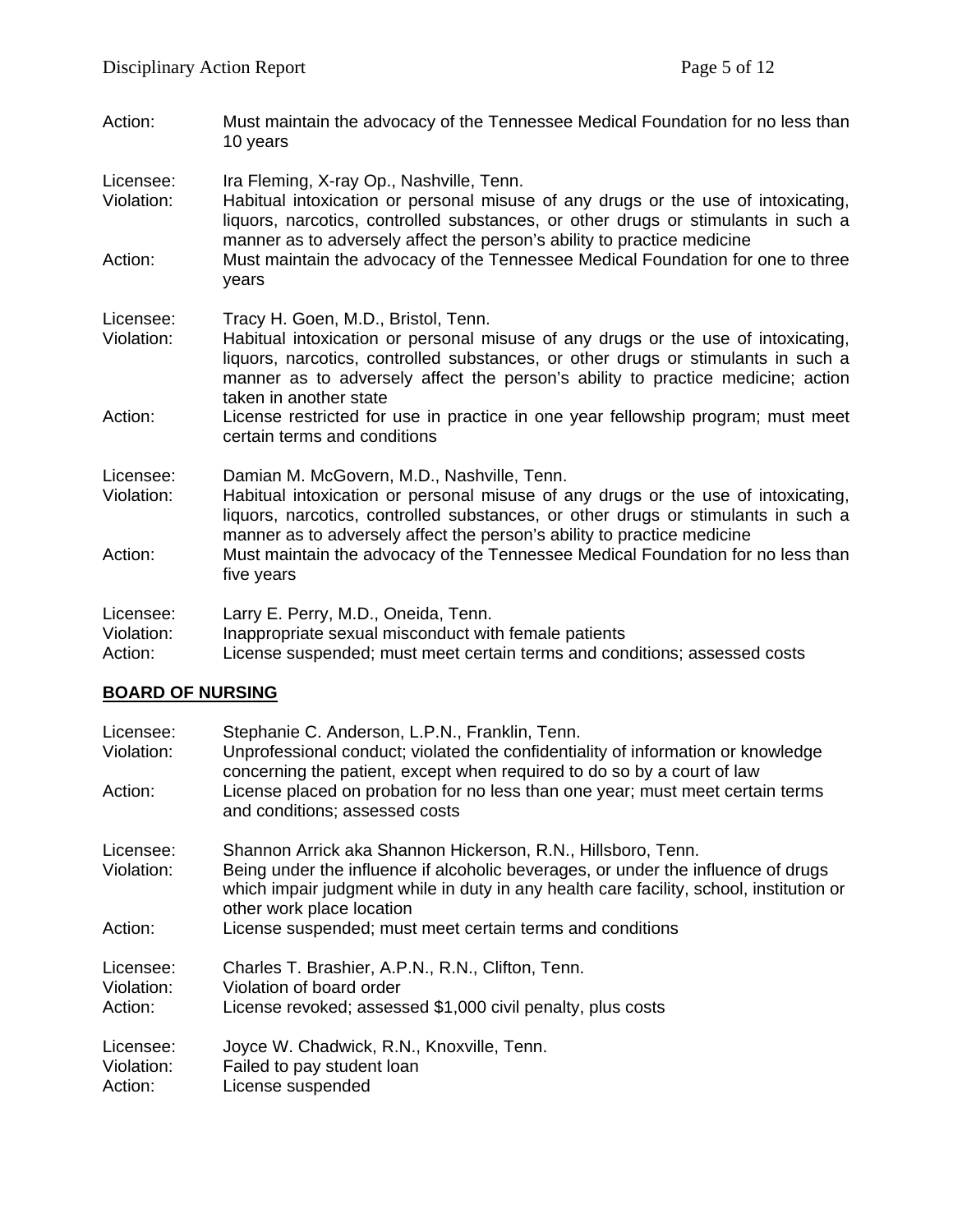| Licensee:<br>Violation:<br>Action: | Jonithan D Chapman, R.N., Cleveland, Tenn.<br>Addicted to alcohol or drugs to the degree of interfering with nursing duties; being<br>under the influence of alcoholic beverages, or under the influence of drugs which<br>impair judgment while on duty in any health care facility, school, institution or other<br>work place location<br>License suspended; must meet certain terms and conditions                                                                                                                                                                        |
|------------------------------------|-------------------------------------------------------------------------------------------------------------------------------------------------------------------------------------------------------------------------------------------------------------------------------------------------------------------------------------------------------------------------------------------------------------------------------------------------------------------------------------------------------------------------------------------------------------------------------|
|                                    |                                                                                                                                                                                                                                                                                                                                                                                                                                                                                                                                                                               |
| Licensee:<br>Violation:<br>Action: | Patrisha A. Christopher, R.N., Fort Oglethorpe, Ga.<br>Unfit or incompetent by reason of negligence, habits or other cause; addicted to<br>alcohol or drugs to the degree of interfering with nursing duties; unauthorized use<br>or removal of narcotics, drugs, supplies, or equipment form any health care facility,<br>school, institution or other work place location<br>License suspended for not less than 90 days; must meet certain terms and                                                                                                                       |
|                                    | conditions                                                                                                                                                                                                                                                                                                                                                                                                                                                                                                                                                                    |
| Licensee:<br>Violation:<br>Action: | Dawn M. Clark, L.P.N., Cookeville, Tenn.<br>Failed to pay student loan<br>License suspended                                                                                                                                                                                                                                                                                                                                                                                                                                                                                   |
| Licensee:<br>Violation:<br>Action: | Terria G. Cochran, R.N., Humboldt, Tenn.<br>Unauthorized use or removal of narcotics, drugs, supplies, or equipment form any<br>health care facility, school, institution or other work place location; engaging in acts<br>of dishonesty which relate to the practice of nursing<br>License voluntarily surrendered/revoked                                                                                                                                                                                                                                                  |
|                                    |                                                                                                                                                                                                                                                                                                                                                                                                                                                                                                                                                                               |
| Licensee:<br>Violation:<br>Action: | Teresa W. Debusk, R.N., Knoxville, Tenn.<br>Practicing as an advanced practice nurse without a license<br>Assessed \$4,500 civil penalty                                                                                                                                                                                                                                                                                                                                                                                                                                      |
| Licensee:<br>Violation:<br>Action: | Chelsie C. Duncan, R.N., Newport, Tenn.<br>Unfit or incompetent by reason of negligence, habits or other cause; making false<br>entries in any record pertaining to the obtaining, possessing or administration of<br>any controlled substance; unauthorized use or removal of narcotics, drugs,<br>supplies, or equipment form any health care facility, school, institution or other<br>work place location; engaging in acts of dishonesty which relate to the practice of<br>nursing<br>License placed on probation to run concurrent with contract already in place with |
|                                    | the Tennessee Professional Assistance Program                                                                                                                                                                                                                                                                                                                                                                                                                                                                                                                                 |
| Licensee:<br>Violation:            | Vernon S. Frye, R.N., Memphis, Tenn.<br>Unauthorized use or removal of narcotics, drugs, supplies, or equipment form any<br>health care facility, school, institution or other work place location; working while<br>impaired                                                                                                                                                                                                                                                                                                                                                 |
| Action:                            | License suspended; must meet certain terms and conditions                                                                                                                                                                                                                                                                                                                                                                                                                                                                                                                     |
| Licensee:<br>Violation:<br>Action: | Chanda L. Garner, L.P.N., Hendersonville, Tenn.<br>Failed to pay student loan<br>License suspended                                                                                                                                                                                                                                                                                                                                                                                                                                                                            |
| Licensee:<br>Violation:            | Bryson K. Gibbs, R.N., Antioch, Tenn.<br>Unauthorized use or removal of narcotics, drugs, supplies, or equipment form any                                                                                                                                                                                                                                                                                                                                                                                                                                                     |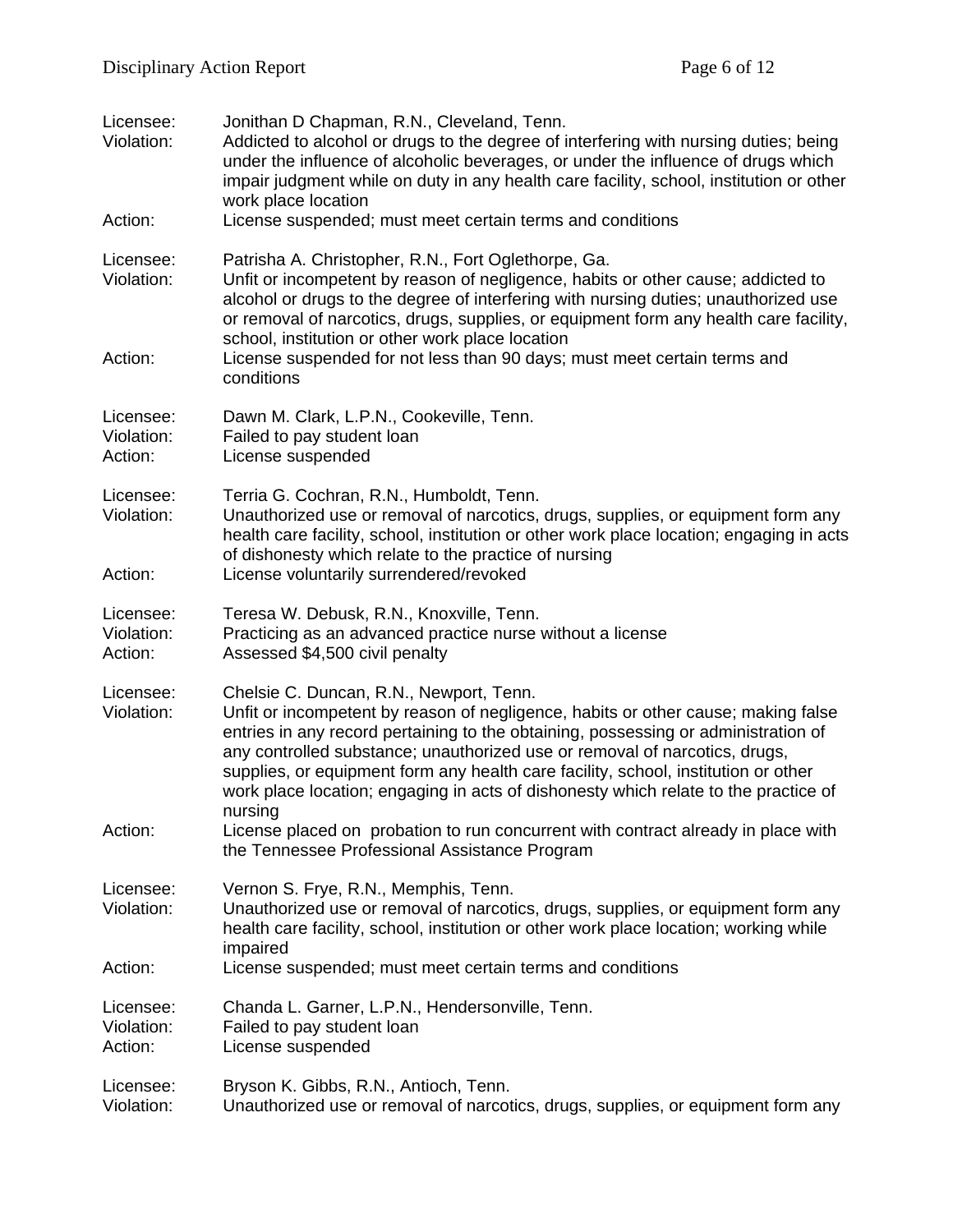| Action:                            | health care facility, school, institution or other work place location; working while<br>impaired<br>License suspended for not less than 90 day; must meet certain terms and<br>conditions                                                                                                                                                                                                                                          |
|------------------------------------|-------------------------------------------------------------------------------------------------------------------------------------------------------------------------------------------------------------------------------------------------------------------------------------------------------------------------------------------------------------------------------------------------------------------------------------|
| Licensee:                          | Lauren K. Glass, A.P.N., R.N., Chattanooga, Tenn.                                                                                                                                                                                                                                                                                                                                                                                   |
| Violation:                         | Practicing without an advanced practice nursing license                                                                                                                                                                                                                                                                                                                                                                             |
| Action:                            | Assessed \$4,500 civil penalty                                                                                                                                                                                                                                                                                                                                                                                                      |
| Licensee:                          | Sarah E. Green, L.P.N., La Follett, Tenn.                                                                                                                                                                                                                                                                                                                                                                                           |
| Violation:                         | Unprofessional conduct                                                                                                                                                                                                                                                                                                                                                                                                              |
| Action:                            | Must meet certain terms and conditions                                                                                                                                                                                                                                                                                                                                                                                              |
| Licensee:<br>Violation:<br>Action: | Jonathan P. Hudgins, L.P.N., Nashville, Tenn.<br>Guilty of a crime<br>License placed on probation for not less than two years; must meet certain terms<br>and conditions                                                                                                                                                                                                                                                            |
| Licensee:<br>Violation:<br>Action: | Candace L. Johnson, R.N., Collierville, Tenn.<br>Addicted to alcohol or drugs to the degree of interfering with nursing duties;<br>unauthorized use or removal of narcotics, drugs, supplies, or equipment form any<br>health care facility, school, institution or other work place location<br>License placed on probation to run concurrent with contract already in place with<br>the Tennessee Professional Assistance Program |
| Licensee:                          | Vivian Y. Johnson, R.N., Memphis, Tenn.                                                                                                                                                                                                                                                                                                                                                                                             |
| Violation:                         | Violation of board order                                                                                                                                                                                                                                                                                                                                                                                                            |
| Action:                            | License retired                                                                                                                                                                                                                                                                                                                                                                                                                     |
| Licensee:                          | Karen L. Kilgore, R.N., Kingsport, Tenn.                                                                                                                                                                                                                                                                                                                                                                                            |
| Violation:                         | Unprofessional conduct                                                                                                                                                                                                                                                                                                                                                                                                              |
| Action:                            | License suspended for three months; must meet certain terms and conditions                                                                                                                                                                                                                                                                                                                                                          |
| Licensee:<br>Violation:<br>Action: | Rose Mary Lamb, R.N., Treadway, Tenn.<br>Making false entries in any record pertaining to the obtaining, possessing or<br>administration of any controlled substance; impersonating another licensed<br>practitioner; engaging in acts of dishonesty which relate to the practice of nursing<br>License suspended; must meet certain terms and conditions                                                                           |
| Licensee:<br>Violation:<br>Action: | Lorraine K. Linkous, R.N., Knoxville, Tenn.*****<br>Failed to pay student loan<br>License suspended<br>*****This practitioner was disciplined on April 1, 2011                                                                                                                                                                                                                                                                      |
| Licensee:                          | Karina J. Napier, R.N., Dandridge, Tenn.                                                                                                                                                                                                                                                                                                                                                                                            |
| Violation:                         | Failed to pay student loan                                                                                                                                                                                                                                                                                                                                                                                                          |
| Action:                            | License suspended                                                                                                                                                                                                                                                                                                                                                                                                                   |
| Licensee:                          | Dewanda F. Powell, L.P.N., Nashville, Tenn.                                                                                                                                                                                                                                                                                                                                                                                         |
| Violation:                         | Failed to pay student loan                                                                                                                                                                                                                                                                                                                                                                                                          |

Action: License suspended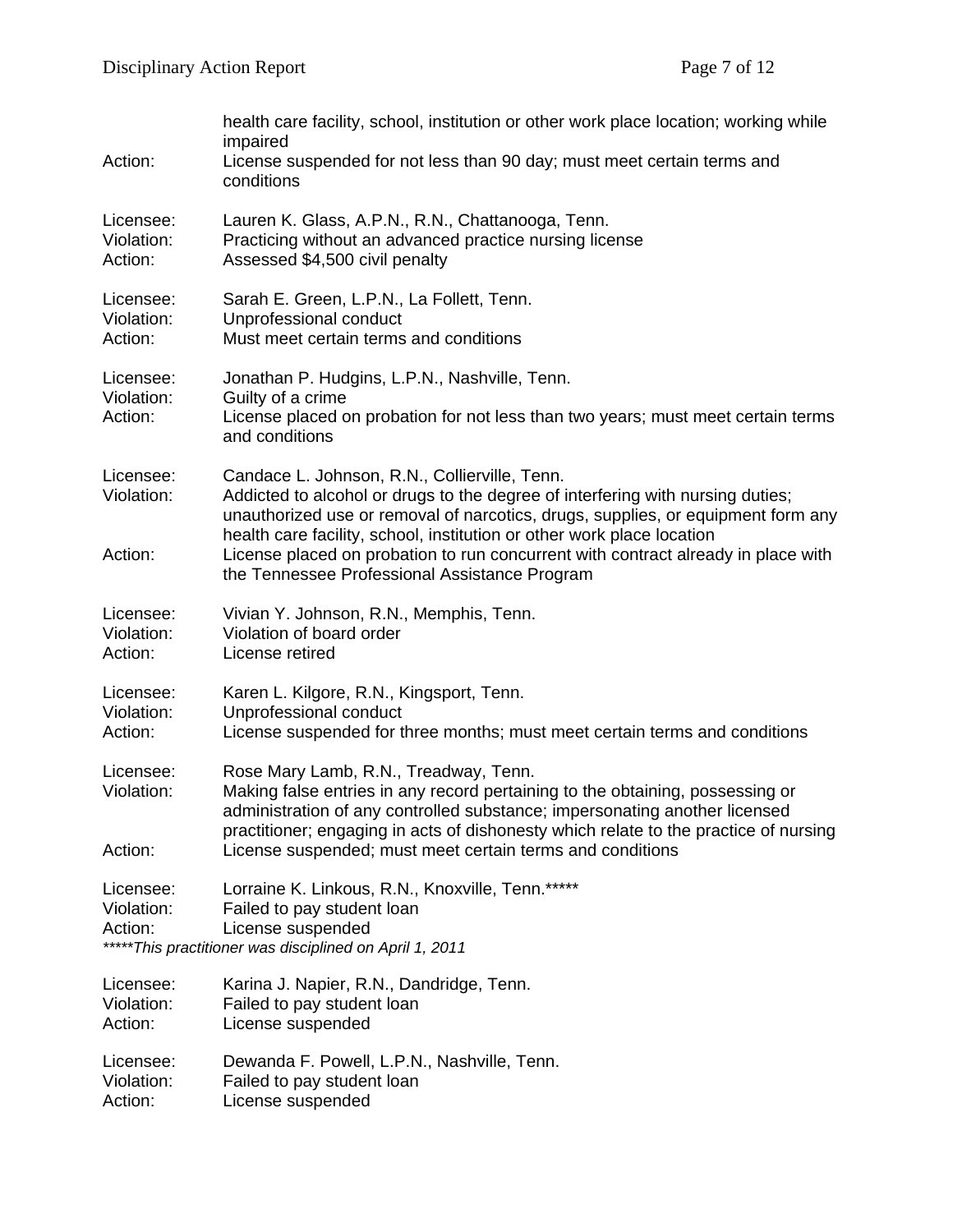| Licensee:<br>Violation:<br>Action: | Derek K. Scott, R.N., Memphis, Tenn.<br>Action taken by the state of Nevada<br>License placed on probation for not less than three years; must meet certain terms<br>and conditions                                                                                                                                                                                                                           |
|------------------------------------|---------------------------------------------------------------------------------------------------------------------------------------------------------------------------------------------------------------------------------------------------------------------------------------------------------------------------------------------------------------------------------------------------------------|
| Licensee:<br>Violation:            | Melanie B. Simmons, R.N., Seymour, Tenn.<br>Making false entries in any record pertaining to the obtaining, possessing or<br>administration of any controlled substance; unauthorized use or removal of<br>narcotics, drugs, supplies, or equipment from any health care facility, school,<br>institution or other work place location                                                                        |
| Action:                            | License placed on probation for not less than two years; must meet certain terms<br>and conditions                                                                                                                                                                                                                                                                                                            |
| Licensee:<br>Violation:<br>Action: | Bobbie D. Smith, R.N., Clarksville, Tenn.<br>Guilty of a crime<br>License suspended; must meet certain terms and conditions; assessed \$500 civil<br>penalty                                                                                                                                                                                                                                                  |
| Licensee:<br>Violation:            | LeAllyn F. Steele, R.N., Nashville, Tenn.<br>Making false entries in any record pertaining to the obtaining, possessing or<br>administration of any controlled substance; unauthorized use or removal of<br>narcotics, drugs, supplies, or equipment from any health care facility, school,<br>institution or other work place location                                                                       |
| Action:                            | License placed on probation for not less than one year; must meet certain terms<br>and conditions                                                                                                                                                                                                                                                                                                             |
| Licensee:<br>Violation:            | Sandra K. Stone, R.N., Maryville, Tenn.<br>Unfit or incompetent by reason of negligence, habits or other cause; making false<br>entries in any record pertaining to the obtaining, possessing or administration of<br>any controlled substance; unauthorized use or removal of narcotics, drugs,<br>supplies, or equipment from any health care facility, school, institution or other<br>work place location |
| Action:                            | License suspended; must meet certain terms and conditions; assessed \$500 civil<br>penalty                                                                                                                                                                                                                                                                                                                    |
| Licensee:<br>Violation:            | Lisa G. Washington, R.N., Bartlett, Tenn.<br>Unfit or incompetent of negligence, habits or other causes; making false entries in<br>any record pertaining to the obtaining, possessing or administration of any<br>controlled substance                                                                                                                                                                       |
| Action:                            | License placed on probation for not less than one year; must meet certain terms<br>and conditions                                                                                                                                                                                                                                                                                                             |
| Licensee:<br>Violation:<br>Action: | Melissa A. Whitaker, R.N., Johnson City, Tenn.******<br>Unprofessional conduct<br>License placed on probation to run concurrent with contract already in place with                                                                                                                                                                                                                                           |
|                                    | the Tennessee Professional Assistance Program<br>******This practitioner was disciplined on November 18, 2010*                                                                                                                                                                                                                                                                                                |
| Licensee:                          | Terry D. Wicks, R.N, Rockford, Tenn.                                                                                                                                                                                                                                                                                                                                                                          |

Violation: Unprofessional conduct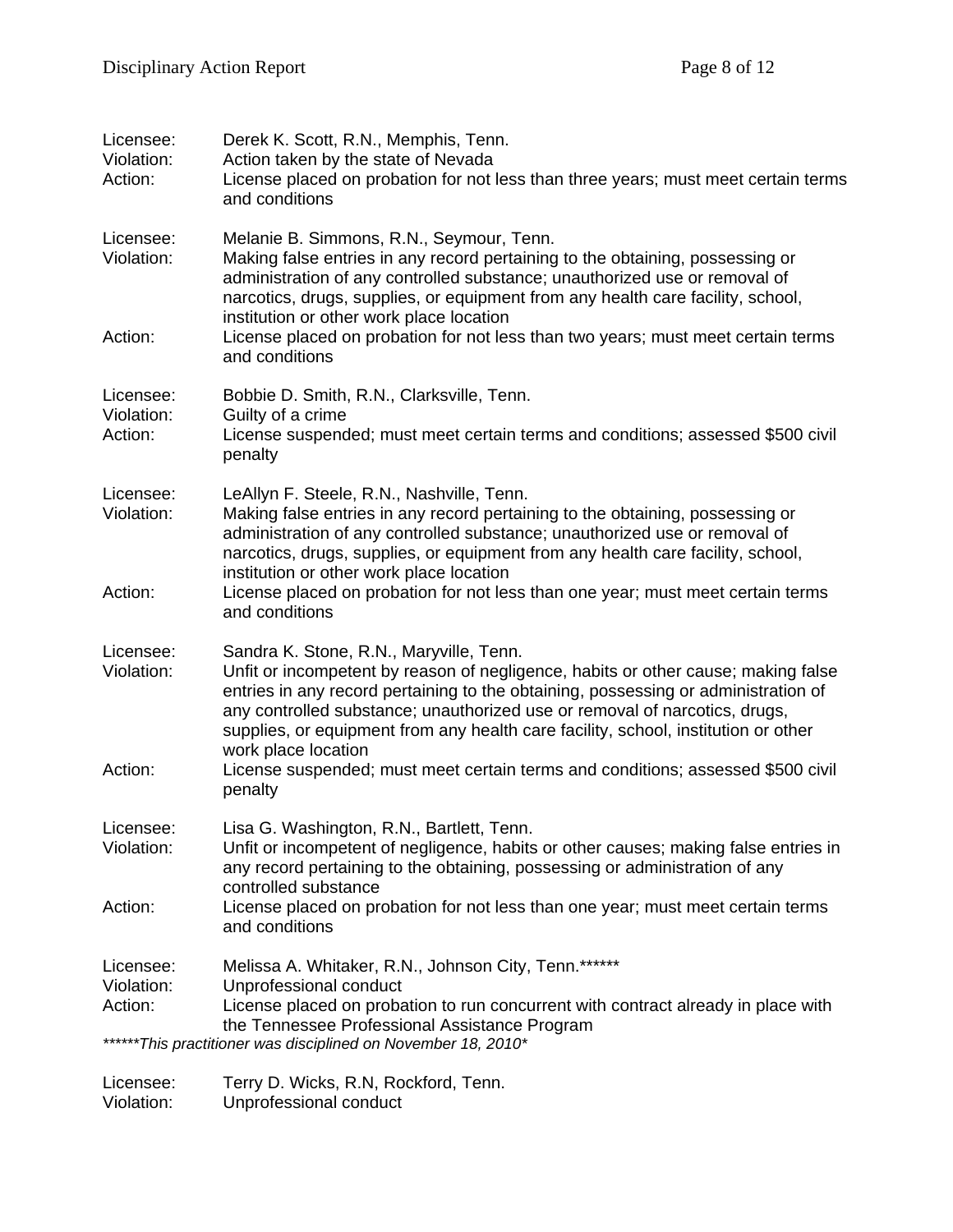Action: License suspended for no less than six months; must meet certain terms and conditions

Licensee: Sheri L. Wilson, L.P.N., Knoxville, Tenn. Violation: Guilty of fraud or deceit in procuring or attempting to procure a license to practice nursing; guilty of a crime Action: License revoked

#### **BOARD OF OPTOMETRY**

Licensee: Steven D. Elliott, O.D., Clinton, Tenn.\*\*\*\*\*\*\* Violation: Failed to properly maintain sufficient continuing education credits Action: Assessed \$100 civil penalty; must submit 18 continuing education credits by the end of next calendar year

*\*\*\*\*\*\*\*This practitioner was disciplined on May 11, 2011* 

## **BOARD OF OSTEOPATHIC EXAMINERS**

Licensee: Cody Davis, D.O., Parsons, Tenn. Violation: Per terms of board order Action: License suspended; must meet certain terms and conditions; assessed \$1,000 civil penalty, plus costs

Licensee: James J. Maccarone, D.O. Clarksville, Tenn.\*\*\*\*\*\*\*\* Violation: Subject to agreed terms Action: Must meet certain terms and conditions *\*\*\*\*\*\*\*\*This practitioner was disciplined on June 9, 2011* 

#### **BOARD OF PHYSICAL THERAPY**

Licensee: Derek A. Bullen, P.T.A., Corryton, Tenn. Violation: Failed to pay student loan

Action: License suspended

Licensee: Paul B. Rogers, P.T.A., Medina, Tenn. Violation: Practiced on an expired license Action: Assessed \$400 civil penalty

## **BOARD OF PODIATRIC MEDICAL EXAMINERS**

Licensee: Aurdie L. Amoo-Asante, Ped., Brentwood, Tenn.

Violation: Practiced beyond the scope of practice

Action: License reprimanded; must meet certain terms and conditions; assessed \$500 civil penalty

Licensee: Teresa L. Eastes, X-ray Op., Liberty, Tenn. Violation: Failed to properly maintain sufficient continuing education credits

Action: Assessed \$100 civil penalty; must submit four continuing education credits by December 31, 2011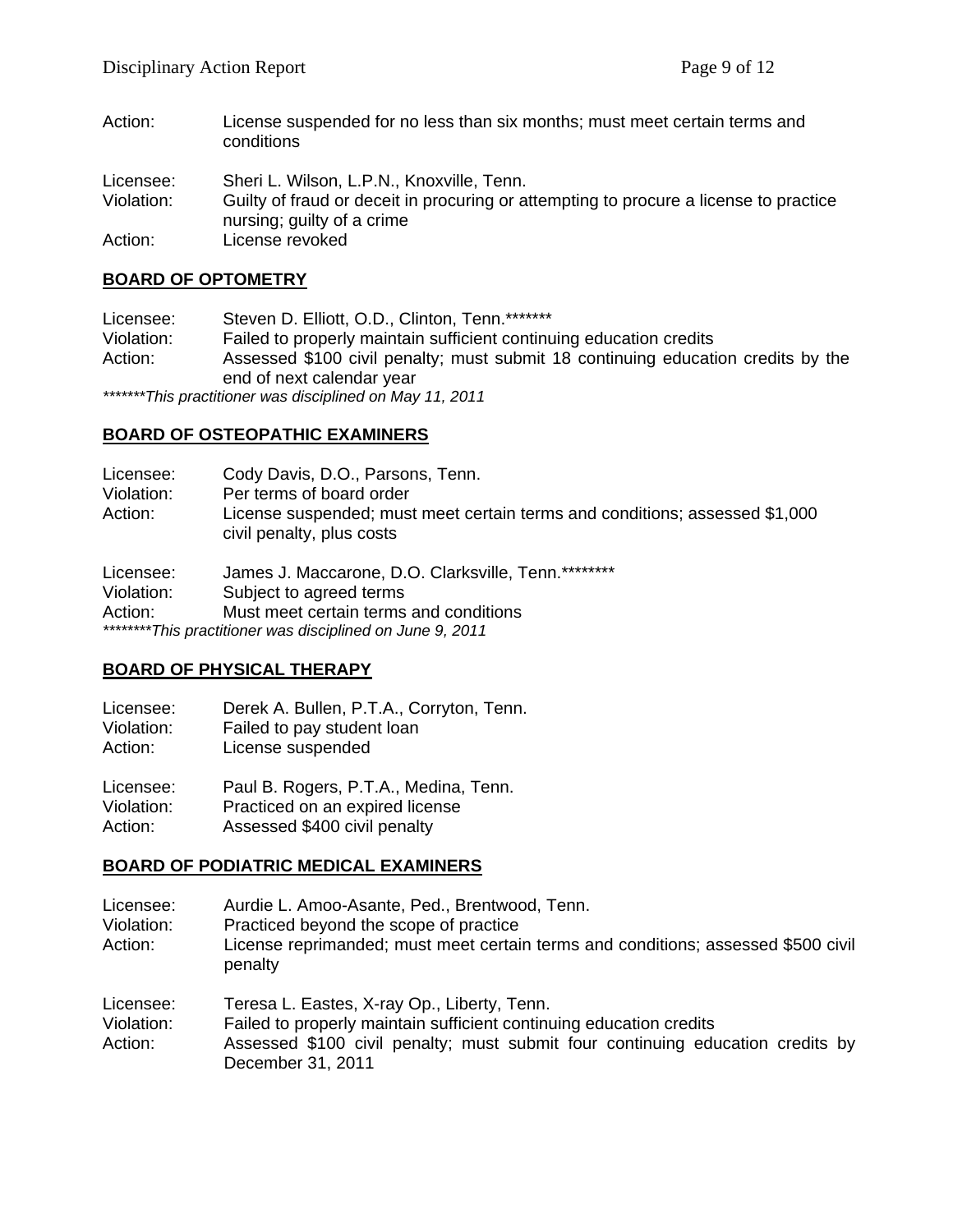| Licensee:                          | Tracy A. Merrell, D.P.M., Murfreesboro, Tenn.                                                                                                                                                                               |
|------------------------------------|-----------------------------------------------------------------------------------------------------------------------------------------------------------------------------------------------------------------------------|
| Violation:                         | Failed to properly maintain sufficient continuing education credits                                                                                                                                                         |
| Action:                            | Assessed \$100 civil penalty; must submit 10 continuing education credits by<br>December 31, 2011                                                                                                                           |
| Licensee:                          | Denise D. Neidig, X-ray Op., Jackson, Tenn.                                                                                                                                                                                 |
| Violation:                         | Practiced on an expired license                                                                                                                                                                                             |
| Action:                            | Assessed \$600 civil penalty                                                                                                                                                                                                |
| Licensee:<br>Violation:<br>Action: | Joseph B. Neubauer, D.P.M., Murfreesboro, Tenn.<br>Failed to properly maintain sufficient continuing education credits<br>Assessed \$100 civil penalty; must submit one continuing education credit by<br>December 31, 2011 |

## **BOARD OF SOCIAL WORKER LICENSURE**

| Licensee:<br>Violation:<br>Action: | Gary C. Cutshall, L.C.S.W., Johnson City, Tenn.<br>Failure to properly maintain sufficient continuing education credits<br>Assessed \$100 civil penalty; must submit 8.85 continuing education credits by<br>December 31, 2011 |
|------------------------------------|--------------------------------------------------------------------------------------------------------------------------------------------------------------------------------------------------------------------------------|
| Licensee:<br>Violation:<br>Action: | Katherine E. Fox, L.C.S.W., Memphis, Tenn.<br>Failure to properly maintain sufficient continuing education credits<br>Assessed \$100 civil penalty; must submit 4.5 continuing education credits by May<br>9, 2012             |
| Licensee:<br>Violation:<br>Action: | Nicole L. Hilliard, L.B.S.W., Memphis, Tenn.<br>Failure to pay student loan<br>License suspended                                                                                                                               |
| Licensee:<br>Violation:<br>Action: | Sheryl L. McIlvain, LCSW, Madison, Tenn.<br>Practiced on an expired license<br>Assessed \$200 civil penalty                                                                                                                    |
| Licensee:<br>Violation:<br>Action: | Patricia Split, L.C.S.W., Memphis, Tenn.<br>Failure to properly maintain sufficient continuing education credits<br>Assessed \$100 civil penalty; must submit 27 continuing education credits by April<br>20, 2012             |
| Licensee:<br>Violation:<br>Action: | William F. Stouffer, L.M.S.W, Hubert, N.C.<br>Practiced on an expired license<br>Assessed \$900 civil penalty                                                                                                                  |
| Licensee:<br>Violation:<br>Action: | Julie L. Wright, L.M.S.W., Hernando, Miss.<br>Failure to properly maintain sufficient continuing education credits<br>Assessed \$100 civil penalty; must submit 10 continuing education credits by May<br>9, 2012              |

## **BOARD OF VETERINARY MEDICAL EXAMINERS**